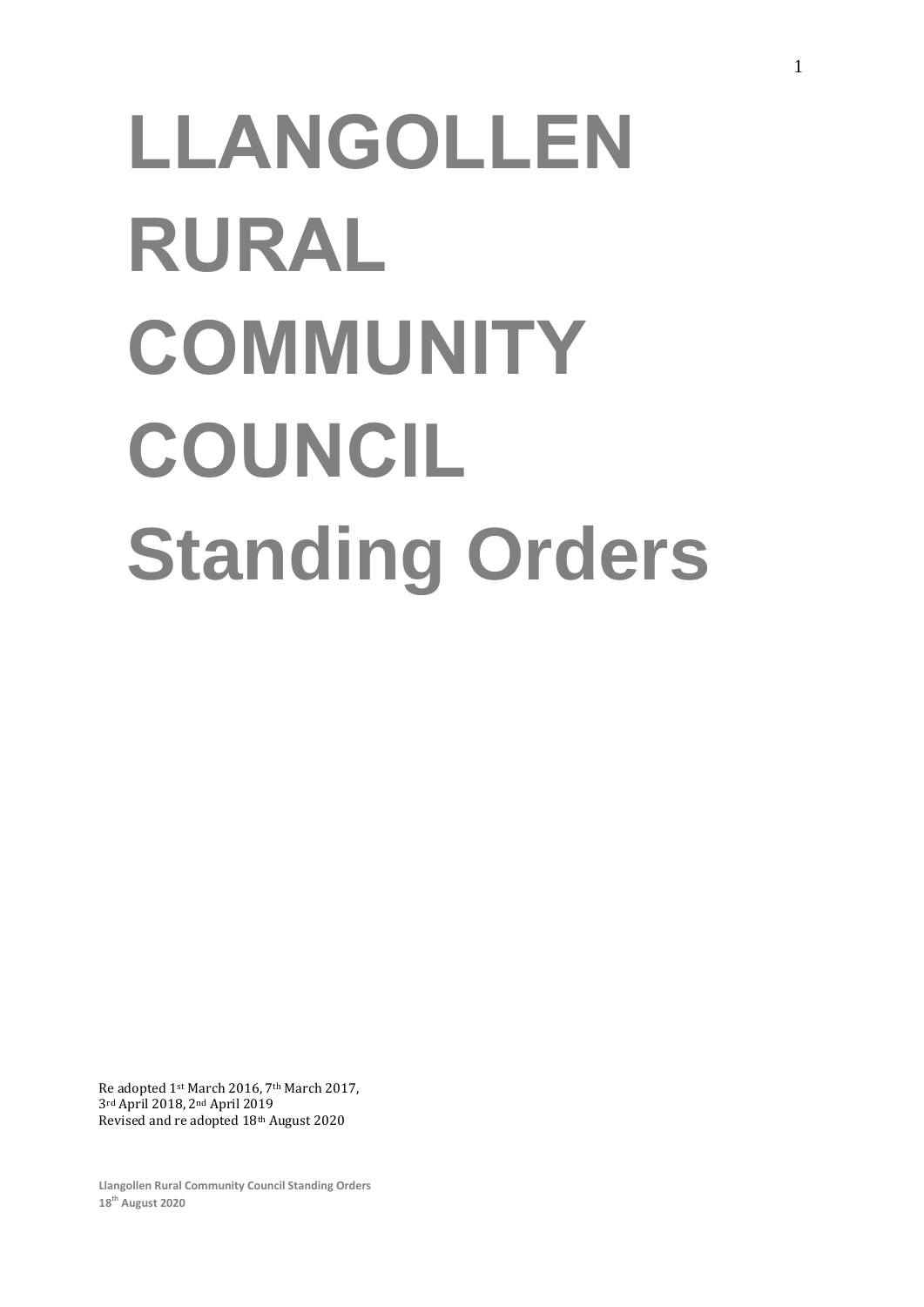#### **How to use model standing orders**

Standing orders are the written rules of a local council. They are used to confirm a council's internal organisational, administrative and procurement procedures and procedural matters for meetings. They are not the same as the policies of a council but they may refer to them. A local council must have standing orders for the procurement of contracts.

Meetings of full council, councillors, the Responsible Financial Officer and Proper Officer are subject to many statutory requirements. A council should have standing orders to confirm those statutory requirements. A council should have standing orders to control the number, place, quorum, notices and other procedures for committee meetings because these are subject to fewer statutory requirements. If it does not, committees may adopt their own standing orders.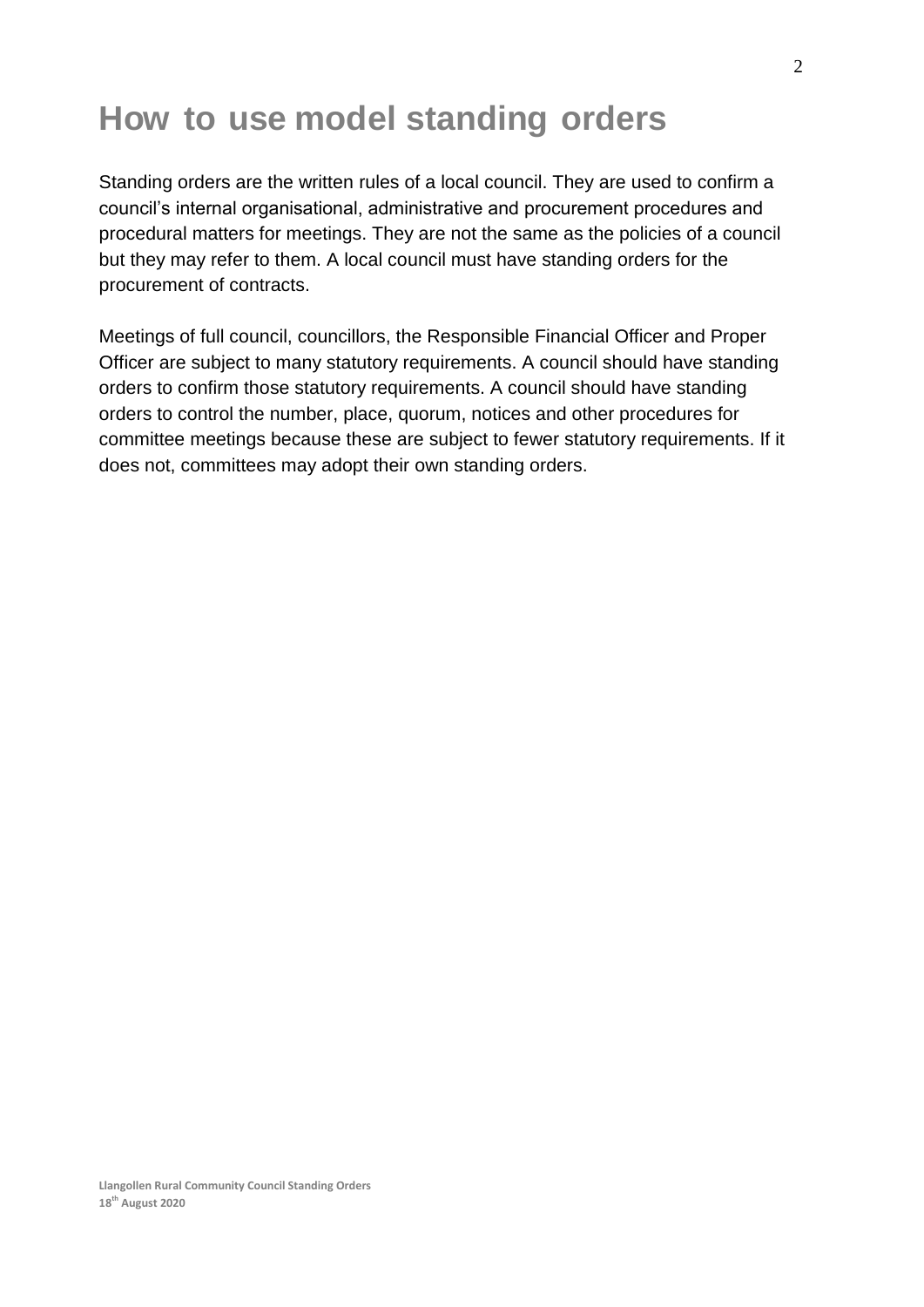#### **List of model standing orders**

| 1.  | Rules of debate at meetings                                                            | 4  |
|-----|----------------------------------------------------------------------------------------|----|
| 2.  | Disorderly conduct at meetings                                                         | 6  |
| 3.  | Meetings generally                                                                     | 6  |
| 4.  | Committees and sub-committees                                                          | 8  |
| 5.  | Ordinary council meetings                                                              | 9  |
| 6.  | Extraordinary meetings of the council and committees<br>and sub-committees             | 11 |
| 7.  | Previous resolutions                                                                   | 11 |
| 8.  | Voting on appointments                                                                 | 11 |
| 9.  | Motions for a meeting that require written notice<br>to be given to the Proper Officer | 12 |
| 10. | Motions at a meeting that do not require written notice                                | 12 |
| 11. | Handling confidential or sensitive information                                         | 13 |
| 12. | <b>Draft minutes</b>                                                                   | 13 |
| 13. | Code of conduct and dispensations                                                      | 14 |
| 14. | Code of conduct complaints                                                             | 14 |
| 15. | <b>Proper Officer</b>                                                                  | 14 |
| 16. | <b>Responsible Financial Officer</b>                                                   | 15 |
| 17. | Accounts and accounting statements                                                     | 16 |
| 18. | Financial controls and procurement                                                     | 16 |
| 19. | Handling staff matters                                                                 | 17 |
| 20. | Requests for information                                                               | 18 |
| 21. | Relations with the press/media                                                         | 18 |
| 22. | Execution and sealing of legal deeds                                                   | 19 |
| 23. | Communicating with District and County or<br>Unitary councillors                       | 19 |
| 24. | Restrictions on councillor activities                                                  | 19 |
| 25. | Standing orders generally                                                              | 19 |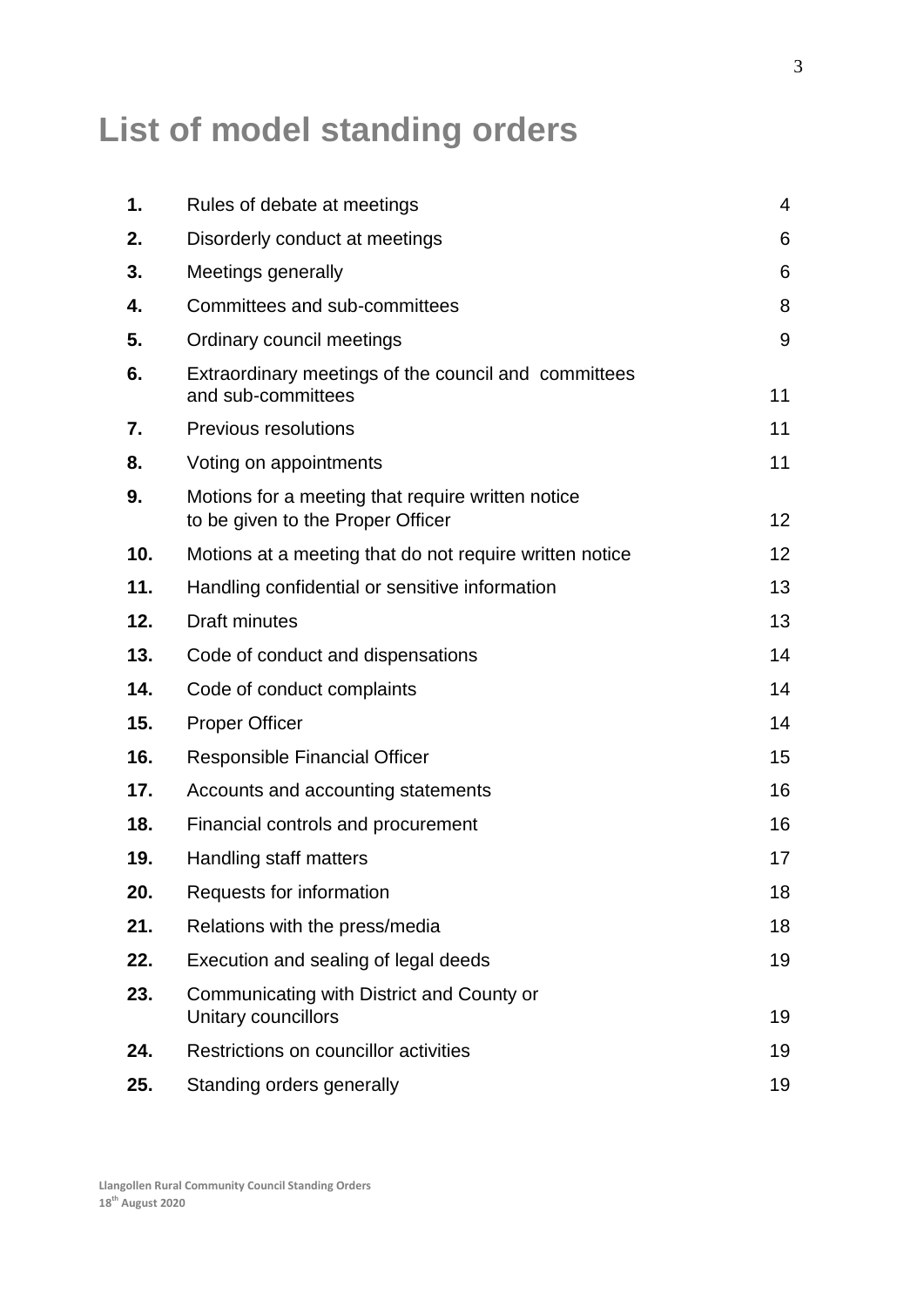## **Model standing orders**

#### **1. Rules of debate at meetings**

- a Motions on the agenda shall be considered in the order that they appear unless the order is changed at the discretion of the chairman of the meeting.
- b A motion (including an amendment) shall not be progressed unless it has been moved and seconded.
- c A motion on the agenda that is not moved by its proposer may be treated by the chairman of the meeting as withdrawn.
- d If a motion (including an amendment) has been seconded, it may be withdrawn by the proposer only with the consent of the seconder and the meeting.
- e An amendment is a proposal to remove or add words to a motion. It shall not negate the motion.
- f If an amendment to the original motion is carried, the original motion becomes the substantive motion upon which further amendment(s) may be moved.
- g An amendment shall not be considered unless early verbal notice of it is given at the meeting and, if requested by the chairman of the meeting, is expressed in writing to the chairman.
- h A councillor may move an amendment to his own motion if agreed by the meeting. If a motion has already been seconded, the amendment shall be with the consent of the seconder and the meeting.
- i If there is more than one amendment to an original or substantive motion, the amendments shall be moved in the order directed by the chairman.
- j Subject to standing order 1(k) below, only one amendment shall be moved and debated at a time, the order of which shall be directed by the chairman of the meeting.
- k One or more amendments may be discussed together if the chairman of the meeting considers this expedient but each amendment shall be voted upon separately.
- l A councillor may not move more than one amendment to an original or substantive motion.

**Llangollen Rural Community Council Standing Orders 18th August 2020** m The mover of an amendment has no right of reply at the end of debate on it.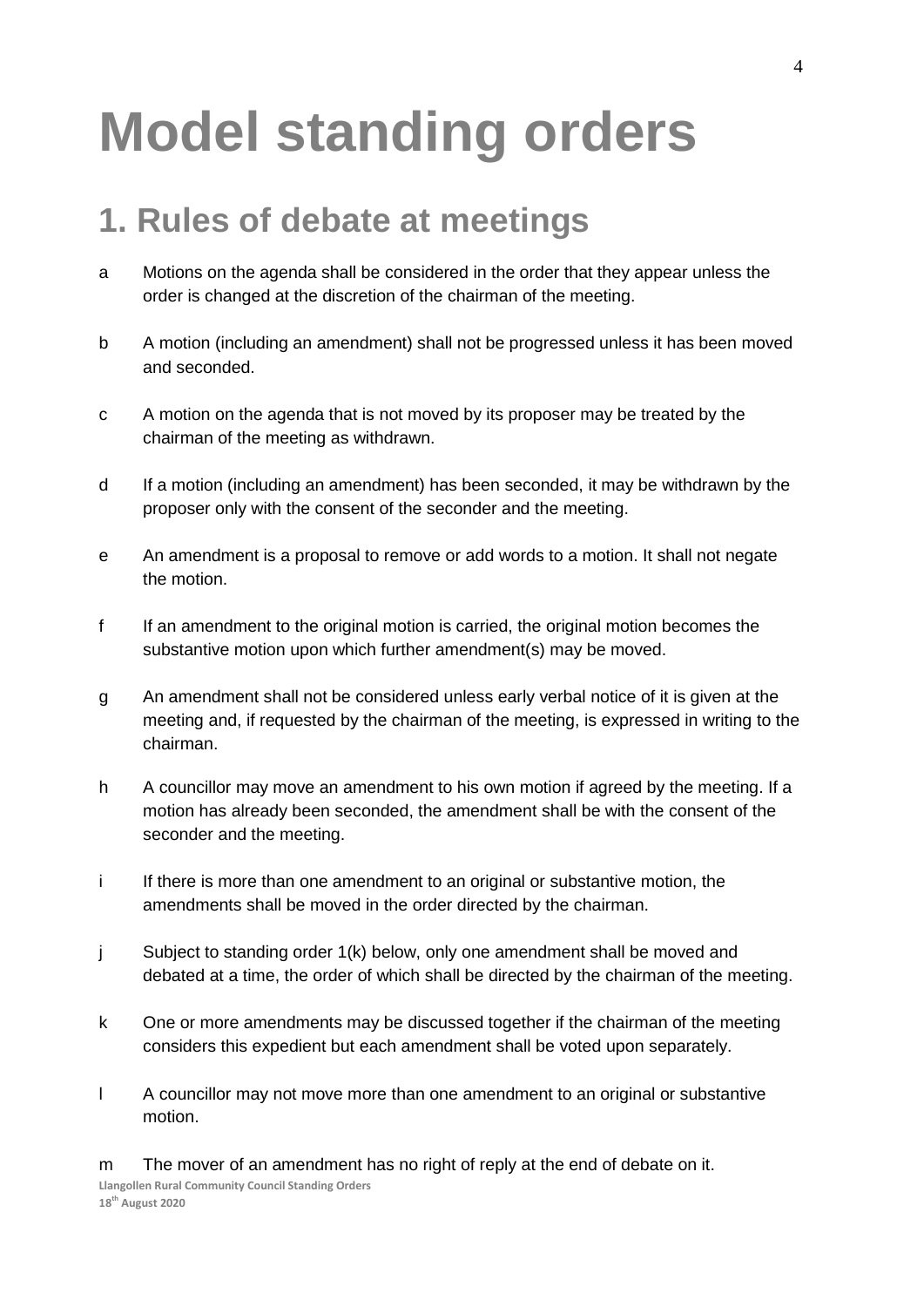- n Where a series of amendments to an original motion are carried, the mover of the original motion shall have a right of reply either at the end of debate of the first amendment or at the very end of debate on the final substantive motion immediately before it is put to the vote.
- o Unless permitted by the chairman of the meeting, a councillor may speak once in the debate on a motion except:

i. to speak on an amendment moved by another councillor;

- ii. to move or speak on another amendment if the motion has been amended since he last spoke;
- iii. to make a point of order;
- iv. to give a personal explanation; or
- v. in exercise of a right of reply.
- p During the debate of a motion, a councillor may interrupt only on a point of order or a personal explanation and the councillor who was interrupted shall stop speaking. A councillor raising a point of order shall identify the standing order which he considers has been breached or specify the other irregularity in the proceedings of the meeting he is concerned by.
- q A point of order shall be decided by the chairman of the meeting and his decision shall be final.
- r When a motion is under debate, no other motion shall be moved except:
	- i. to amend the motion;
	- ii. to proceed to the next business;
	- iii. to adjourn the debate;
	- iv. to put the motion to a vote;
	- v. to ask a person to be no longer heard or to leave the meeting;
	- vi. to refer a motion to a committee or sub-committee for consideration;
	- vii. to exclude the public and press;
	- viii. to adjourn the meeting; or
	- ix. to suspend particular standing order(s) excepting those which reflect mandatory statutory requirements.
- s Before an original or substantive motion is put to the vote, the chairman of the meeting shall be satisfied that the motion has been sufficiently debated and that the mover of the motion under debate has exercised or waived his right of reply.
- t Excluding motions moved understanding order 1(r) above, the contributions or speeches by a councillor shall relate only to the motion under discussion and shall not exceed 3 minutes without the consent of the chairman of the meeting.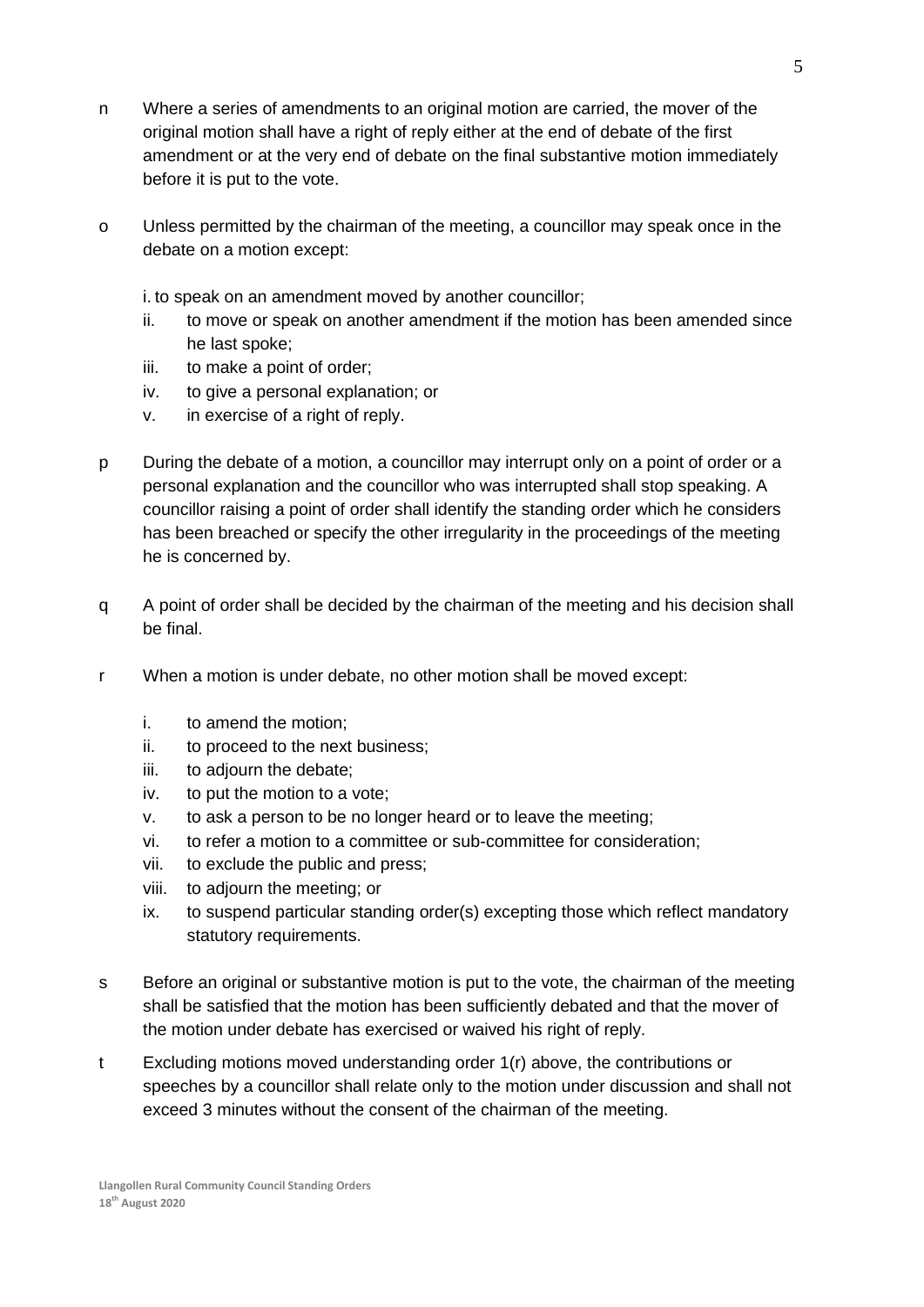#### **2. Disorderly conduct at meetings**

- a No person shall obstruct the transaction of business at a meeting or behave offensively or improperly. If this standing order is ignored, the chairman of the meeting shall request such person(s) to moderate or improve their conduct.
- b If person(s) disregard the request of the chairman of the meeting to moderate or improve their conduct, any councillor or the chairman of the meeting may move that the person be no longer heard or excluded from the meeting. The motion, if seconded, shall be put to the vote without discussion.
- c If a resolution made under standing order 2(b) above is ignored, the chairman of the meeting may take further reasonable steps to restore order or to progress the meeting. This may include temporarily suspending or closing the meeting.

#### **3. Meetings generally**

- **Full Council meetings**
- **Committee meetings**

 $\overline{\phantom{a}}$ 

 $\blacksquare$ 

- Sub-committee meetings
- a Meetings shall not take place in premises which at the time of the meeting are used for the supply of alcohol, unless no other premises are available free of charge or at a reasonable cost.
- b The minimum three clear days for notice of a meeting does not include the day on which notice was issued, the day of the meeting, a Sunday, a day of the Christmas break, a day of the Easter break or of a bank holiday or a day appointed for public thanksgiving or mourning.
- $\mathbb{R}^2$ c The minimum three clear days' public notice for a meeting does not include the day on which the notice was issued or the day of the meeting unless the meeting is convened at shorter notice.
- **The Co** d Meetings shall be open to the public unless their presence is prejudicial to the public interest by reason of the confidential nature of the business to be transacted or for other special reasons. The public's exclusion from part or all of a meeting shall be by a resolution which shall give reasons for the public's exclusion.
	- e Members of the public may make representations, answer questions and give evidence at a meeting which they are entitled to attend in respect of the business on the agenda.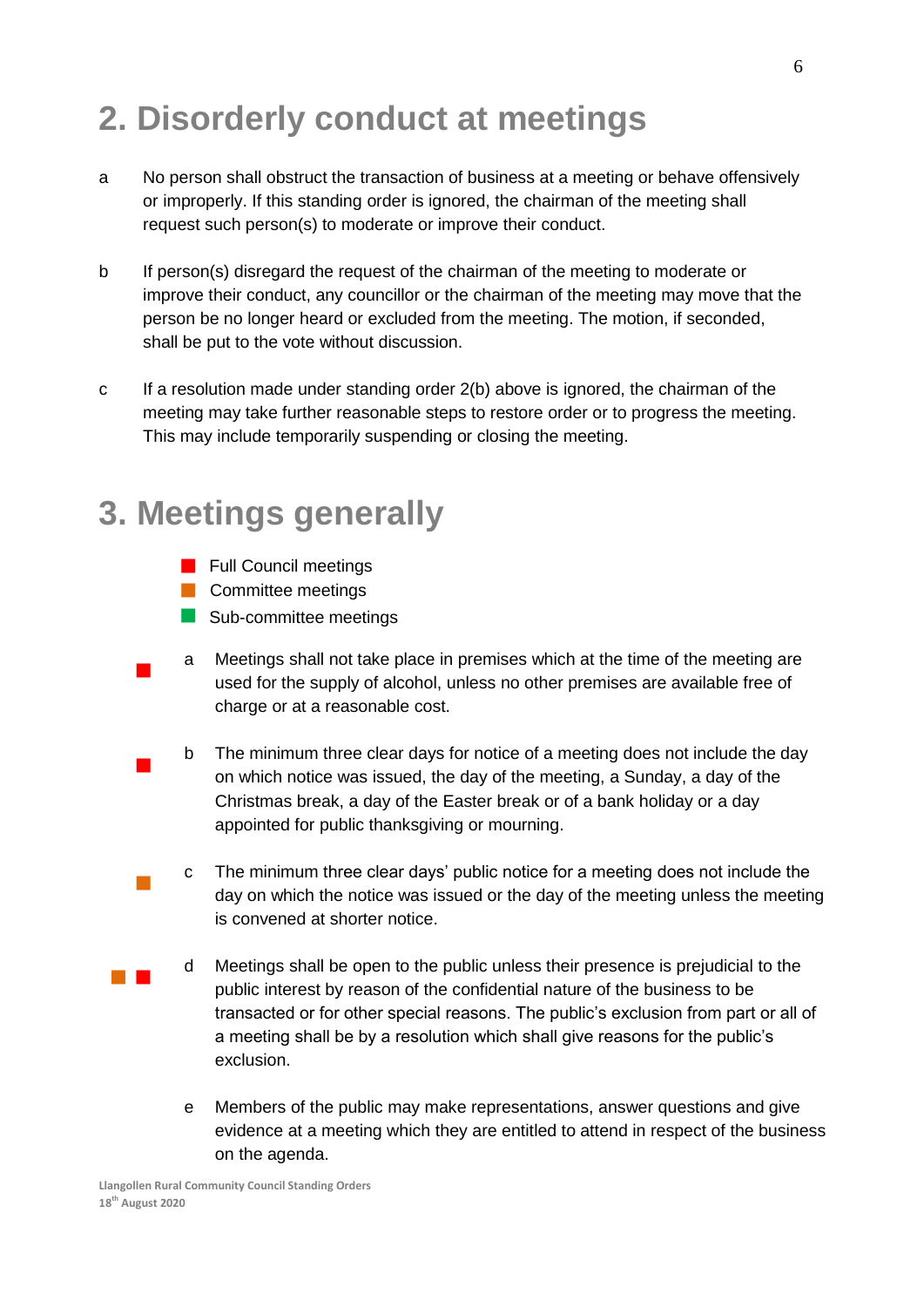- 
- f The period of time designated for public participation at a meeting in accordance with standing order 3(e) above shall not exceed 3 minutes unless directed by the chairman of the meeting.
- g Subject to standing order 3(f) above, a member of the public shall not speak for more than 3 minutes.
- h In accordance with standing order 3(e) above, a question shall not require a response at the meeting nor start a debate on the question. The chairman of the meeting may direct that a written or oral response be given.
- i A person shall raise his hand when requesting to speak and stand when speaking (except when a person has a disability or is likely to suffer discomfort)]. The chairman of the meeting may at any time permit a person to be seated when speaking.
- j A person who speaks at a meeting shall direct his comments to the chairman of the meeting.
- k Only one person is permitted to speak at a time. If more than one person wants to speak, the chairman of the meeting shall direct the order of speaking.
- $\mathcal{L}^{\text{max}}_{\text{max}}$ l Photographing, recording, broadcasting or transmitting the proceedings of a meeting by any means is not permitted without the Council's prior written consent.
	- m The press shall be provided with reasonable facilities for the taking of their report of all or part of a meeting at which they are entitled to be present.
	- n Subject to standing orders which indicate otherwise, anything authorised or required to be done by, to or before the Chairman of the Council may in his absence be done by, to or before the Vice-Chairman of the Council (if any).
	- o The Chairman, if present, shall preside at a meeting. If the Chairman is absent from a meeting, the Vice-Chairman, if present, shall preside. If both the Chairman and the Vice-Chairman are absent from a meeting, a councillor as chosen by the councillors present at the meeting shall preside at the meeting.
	- p Subject to a meeting being quorate, all questions at a meeting shall be decided by a majority of the councillors or councillors with voting rights present and voting.
	- q The chairman of a meeting may give an original vote on any matter put to the vote, and in the case of an equality of votes may exercise his casting vote whether or not he gave an original vote.

 $\mathcal{L}^{\text{max}}_{\text{max}}$ 

 $\overline{\phantom{a}}$ 

 $\overline{\phantom{a}}$ 

**The Common** 

 $\sim 10^{-1}$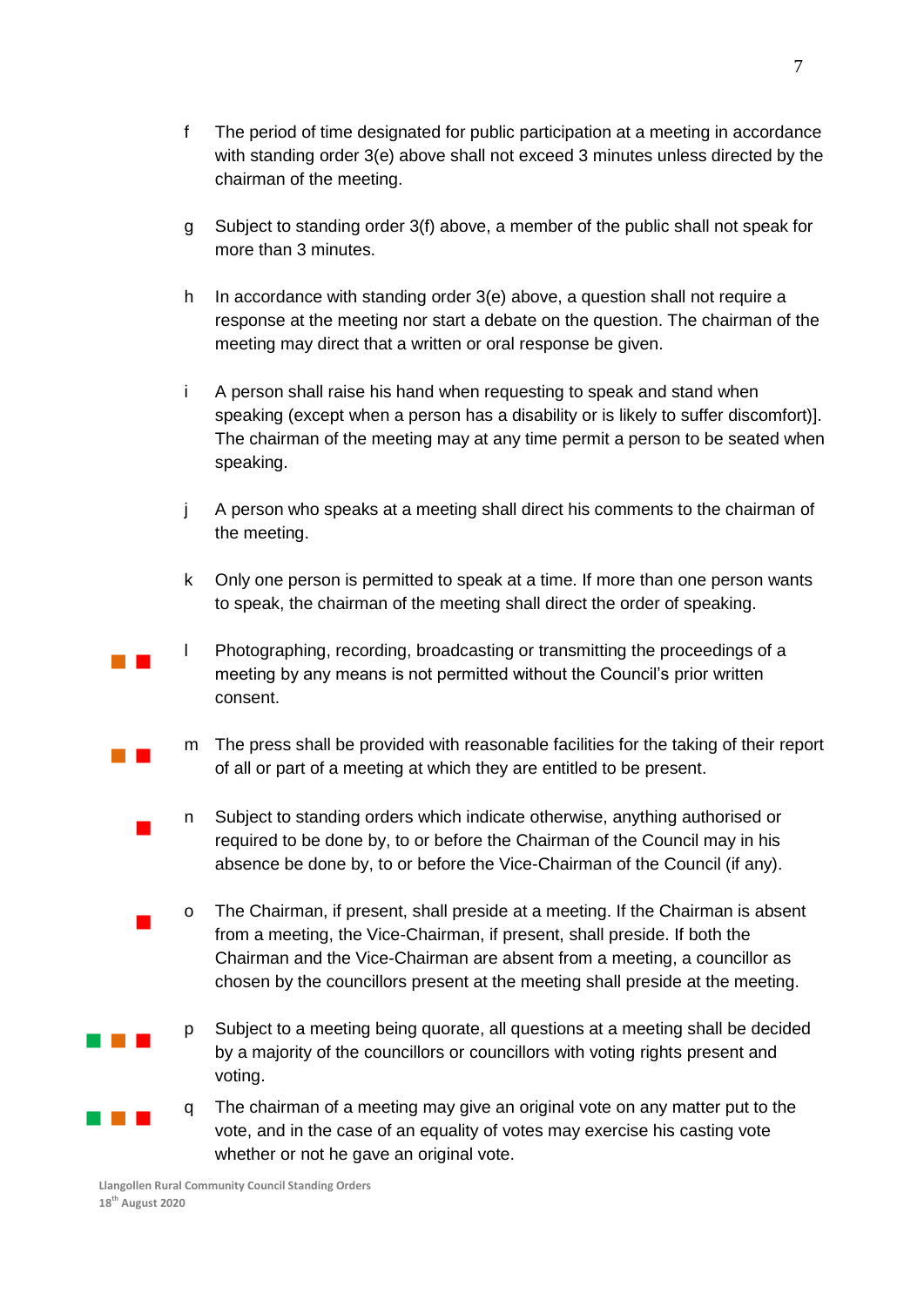*See standing orders 5(i) and (j) below for the different rules that apply in the election of the Chairman of the Council at the annual meeting of the council.*

- r Unless standing orders provide otherwise, voting on a question shall be by a show of hands. At the request of a councillor, the voting on any question shall be recorded so as to show whether each councillor present and voting gave his vote for or against that question. Such a request shall be made before moving on to the next item of business on the agenda.
- s The minutes of a meeting shall include an accurate record of the following: i.the time and place of the meeting;
	- ii. the names of councillors present and absent;
	- iii. interests that have been declared by councillors and non-councillors with voting rights;
	- iv. whether a councillor or non-councillor with voting rights left the meeting when matters that they held interests in were being considered;
	- v. if there was a public participation session; and
	- vi. the resolutions made.

a na ka

 $\blacksquare$ 

a kacamatan

t *(Wales) A councillor with voting rights who has a personal or prejudicial interest in a matter being considered at a meeting which limits or restricts his right to participate in a discussion or vote on that matter is subject to obligations in the code of conduct adopted by the council.*

u No business may be transacted at a meeting unless at least one-third of the whole number of members of the council are present and in no case shall the quorum of a meeting be less than four.

*See standing order 4d(viii) below for the quorum of a committee or subcommittee meeting.* 

v If a meeting is or becomes inquorate no business shall be transacted and the meeting shall be closed. The business on the agenda for the meeting shall be adjourned to another meeting.

#### **4. Committees and sub-committees**

- a Unless the council determines otherwise, a committee may appoint a sub-committee whose terms of reference and members shall be determined by the committee.
- b The members of a committee may include non-councillors unless it is a committee which regulates and controls the finances of the council.
- c Unless the council determines otherwise, all the members of an advisory committee and a sub-committee of the advisory committee may be non-councillors.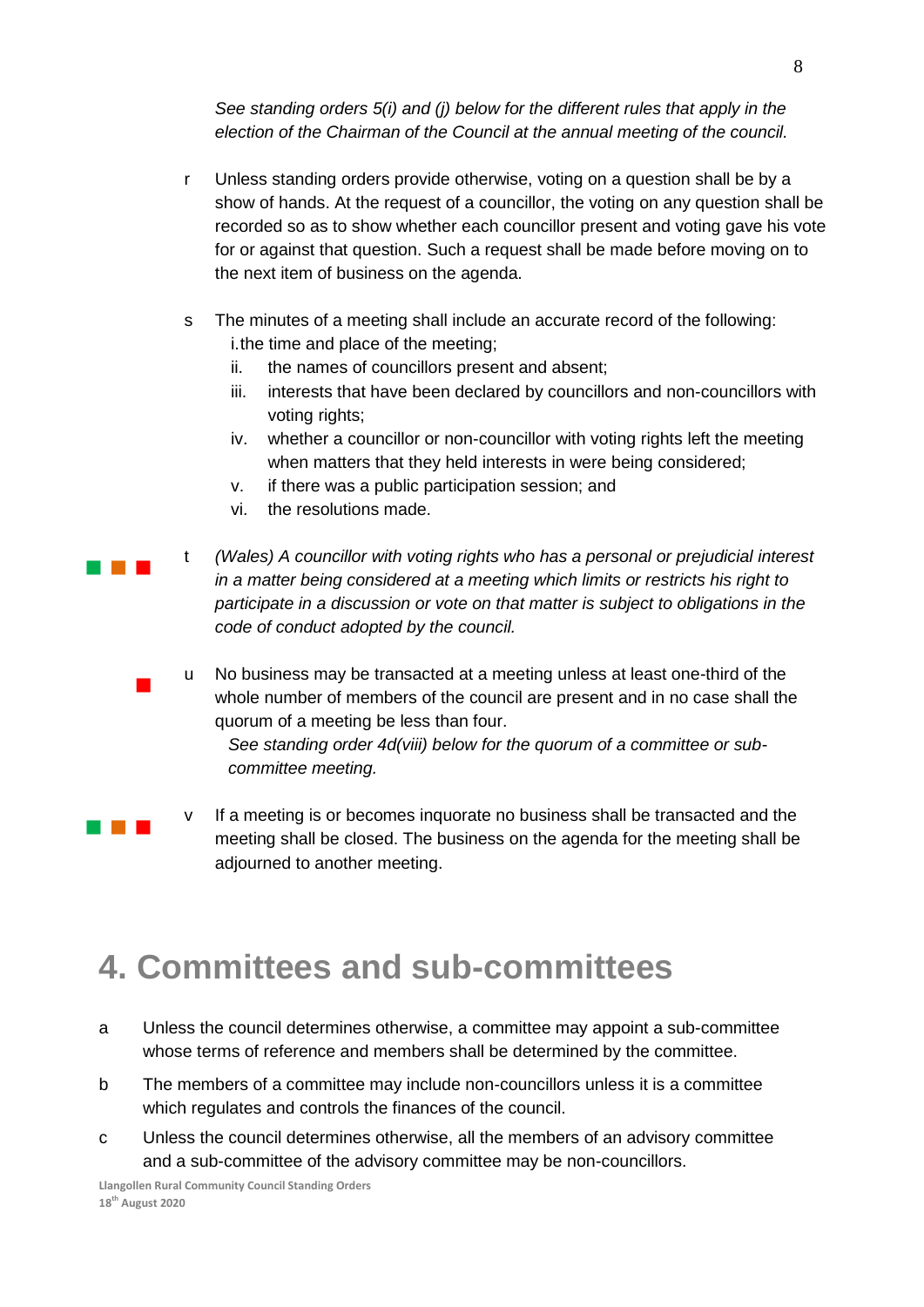- d The council may appoint standing committees or other committees as may be necessary, and:
	- i. shall determine their terms of reference;
	- ii. shall determine the number and time of the ordinary meetings of a standing committee up until the date of the next annual meeting of full council;
	- iii. shall permit a committee, other than in respect of the ordinary meetings of a committee, to determine the number and time of its meetings;
	- iv. shall, subject to standing orders 4(b) and (c) above, appoint and determine the terms of office of members of such a committee;
	- v. may, subject to standing orders 4(b) and (c) above, appoint and determine the terms of office of the substitute members to a committee whose role is to replace the ordinary members at a meeting of a committee if the ordinary members of the committee confirm to the Proper Officer 2 days before the meeting that they are unable to attend;
	- vi. shall, after it has appointed the members of a standing committee, appoint the chairman of the standing committee;
	- vii. shall permit a committee other than a standing committee, to appoint its own chairman at the first meeting of the committee;
	- viii. shall determine the place, notice requirements and quorum for a meeting of a committee and a sub-committee which shall be no less than three;
	- ix. shall determine if the public may participate at a meeting of a committee;
	- x. shall determine if the public and press are permitted to attend the meetings of a sub-committee and also the advance public notice requirements, if any, required for the meetings of a sub-committee;
	- xi. shall determine if the public may participate at a meeting of a sub-committee that they are permitted to attend; and
	- xii. may dissolve a committee.

#### **5. Ordinary council meetings**

- a In an election year, the annual meeting of the council shall be held on or within 14 days following the day on which the new councillors elected take office.
- b In a year which is not an election year, the annual meeting of a council shall be held on such day in May as the council may direct.
- c If no other time is fixed, the annual meeting of the council shall take place at 6.45pm.
- d In addition to the annual meeting of the council, any number of other ordinary meetings may be held in each year on such dates and times as the council may direct.
- e The first business conducted at the annual meeting of the council shall be the election of the Chairman and Vice-Chairman of the Council.
- f The Chairman of the Council, unless he has resigned or becomes disqualified, shall continue in office and preside at the annual meeting until his successor is elected at the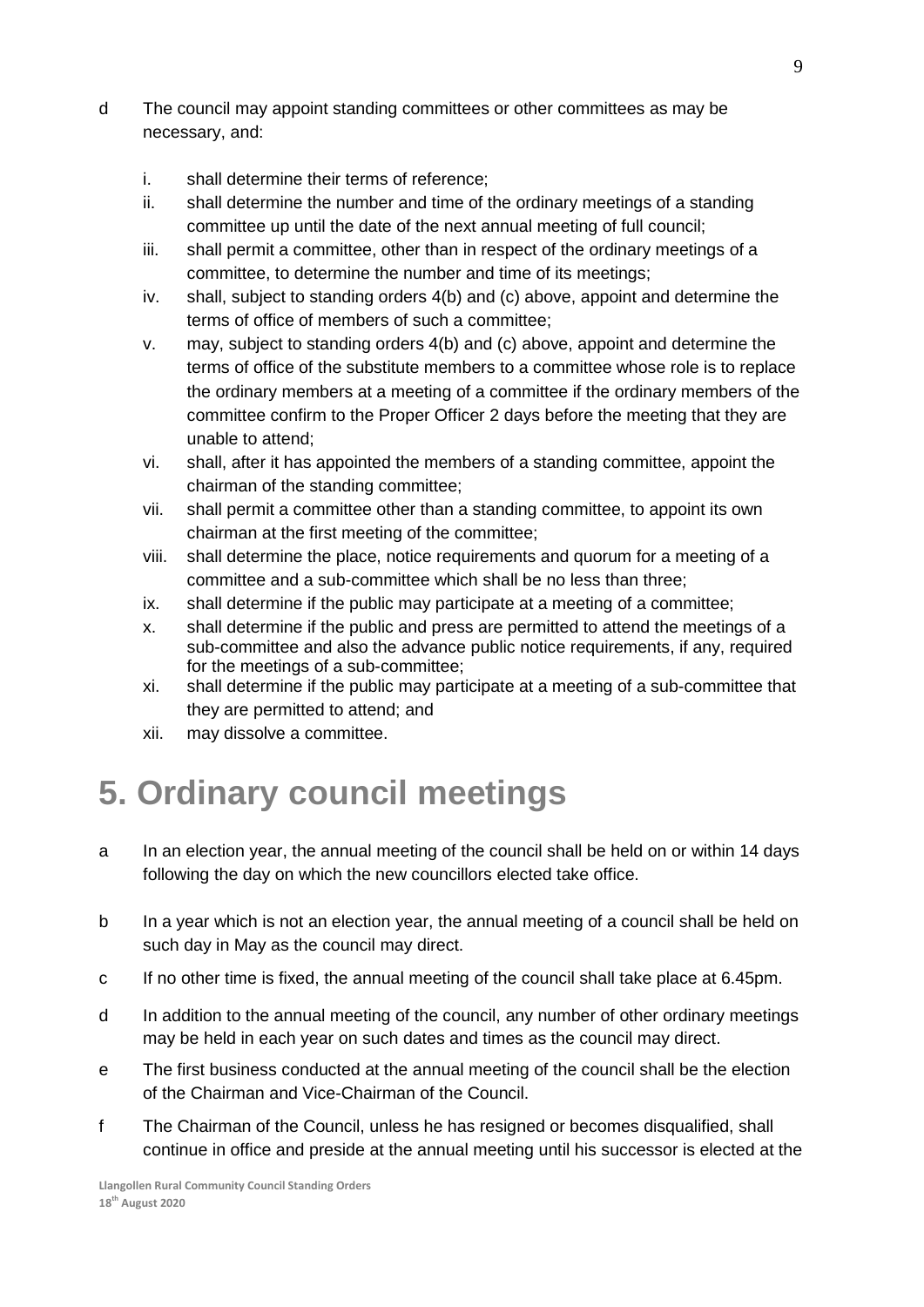next annual meeting of the council.

- g The Vice-Chairman of the Council, unless he resigns or becomes disqualified, shall hold office until immediately after the election of the Chairman of the Council at the next annual meeting of the council.
- h In an election year, if the current Chairman of the Council has not been re-elected as a member of the council, he shall preside at the meeting until a successor Chairman of the Council has been elected. The current Chairman of the Council shall not have an original vote in respect of the election of the new Chairman of the Council but must give a casting vote in the case of an equality of votes.
- i In an election year, if the current Chairman of the Council has been re-elected as a member of the council, he shall preside at the meeting until a new Chairman of the Council has been elected. He may exercise an original vote in respect of the election of the new Chairman of the Council and must give a casting vote in the case of an equality of votes.
- j Following the election of the Chairman of the Council and Vice-Chairman of the Council at the annual meeting of the council, the business of the annual meeting shall include:
	- i. In an election year, delivery by the Chairman of the Council and councillors of their acceptance of office forms unless the council resolves for this to be done at a later date. In a year which is not an election year, delivery by the Chairman of the Council of his acceptance of office form unless the council resolves for this to be done at a later date;
	- ii. Confirmation of the accuracy of the minutes of the last meeting of the council;
	- iii. Receipt of the minutes of the last meeting of a committee;
	- iv. Consideration of the recommendations made by a committee;
	- v. Review of delegation arrangements to committees, sub-committees, staff and other local authorities;
	- vi. Review of the terms of reference for committees;
	- vii. Appointment of members to existing committees;
	- viii. Appointment of any new committees in accordance with standing order 4 above;
	- ix. Review and adoption of appropriate standing orders and financial regulations;
	- x. Review of arrangements, including any charters and agency agreements, with other local authorities and review of contributions made to expenditure incurred by other local authorities;
	- xi. Review of representation on or work with external bodies and arrangements for reporting back;
	- xii. Review of inventory of land and assets including buildings and office equipment;
	- xiii. Confirmation of arrangements for insurance cover in respect of all insured risks;
	- xiv. Review of the council's and/or staff subscriptions to other bodies;
	- xv. Review of the council's complaints procedure;
	- xvi. Review of the council's procedures for handling requests made under the Freedom of Information Act 2000 and the Data Protection Act 1998;
	- xvii. Review of the council's policy for dealing with the press/media; and
	- xviii. Determining the time and place of ordinary meetings of the full council up to and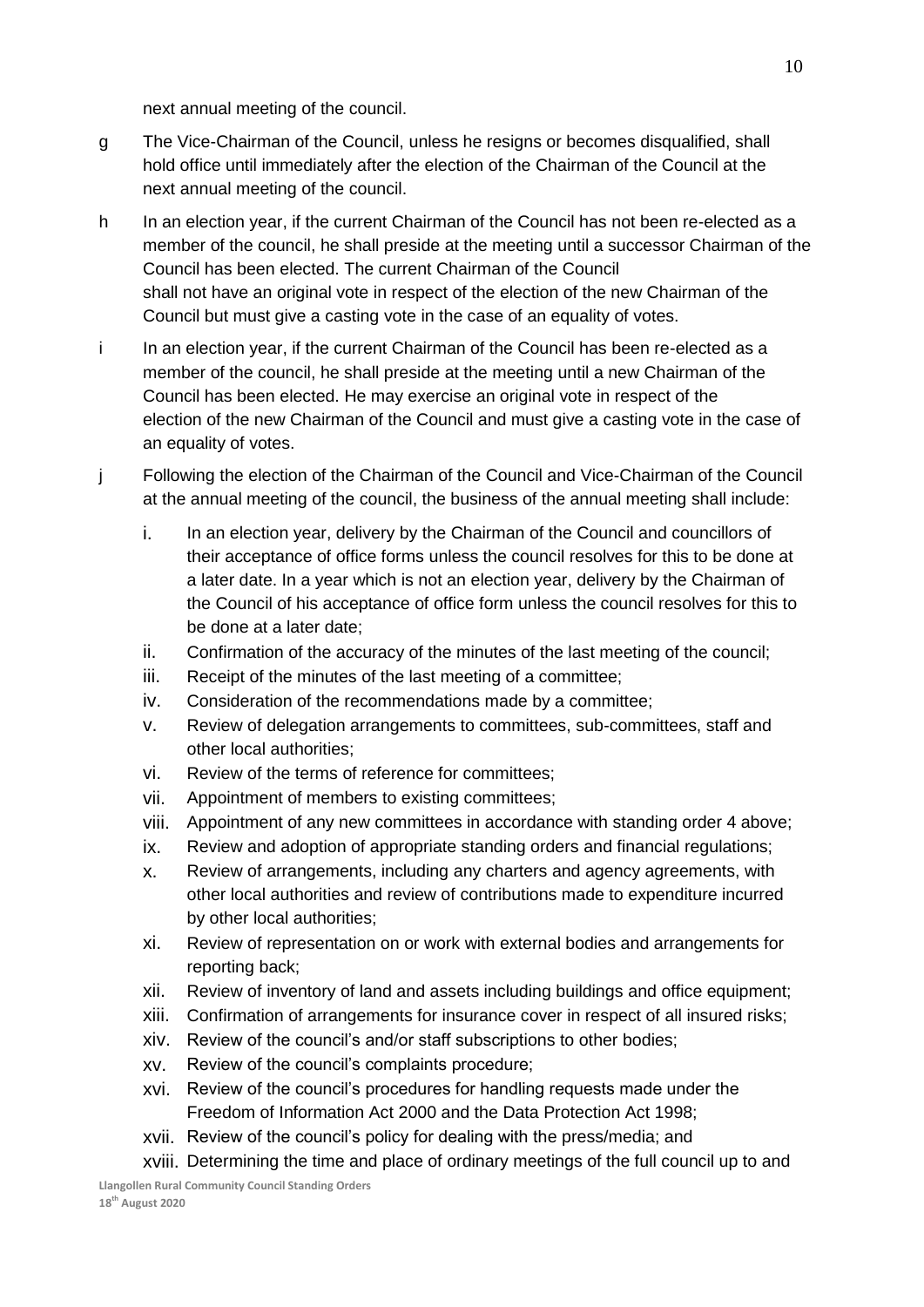including the next annual meeting of full council.

#### **6. Extraordinary meetings of the council and committees and sub-committees**

- a The Chairman of the Council may convene an extraordinary meeting of the council at any time.
- b If the Chairman of the Council does not or refuses to call an extraordinary meeting of the council within seven days of having been requested in writing to do so by two councillors, any two councillors may convene an extraordinary meeting of the council. The public notice giving the time, place and agenda for such a meeting must be signed by the two councillors.
- c The chairman of a committee may convene an extraordinary meeting of the committee at any time.
- d If the chairman of a committee does not or refuses to call an extraordinary meeting within 7 days of having been requested by to do so by 2 members of the committee. any 2 members of the committee may convene an extraordinary meeting of a committee..

#### **7. Previous resolutions**

- a A resolution shall not be reversed within six months except either by a special motion, which requires written notice by at least 2 councillors to be given to the Proper Officer in accordance with standing order 9 below, or by a motion moved in pursuance of the recommendation of a committee or a sub-committee.
- b When a motion moved pursuant to standing order 7(a) above has been disposed of, no similar motion may be moved within a further six months.

#### **8. Voting on appointments**

a Where more than two persons have been nominated for a position to be filled by the council and none of those persons has received an absolute majority of votes in their favour, the name of the person having the least number of votes shall be struck off the list and a fresh vote taken. This process shall continue until a majority of votes is given in favour of one person. A tie in votes may be settled by the casting vote exercisable by the chairman of the meeting.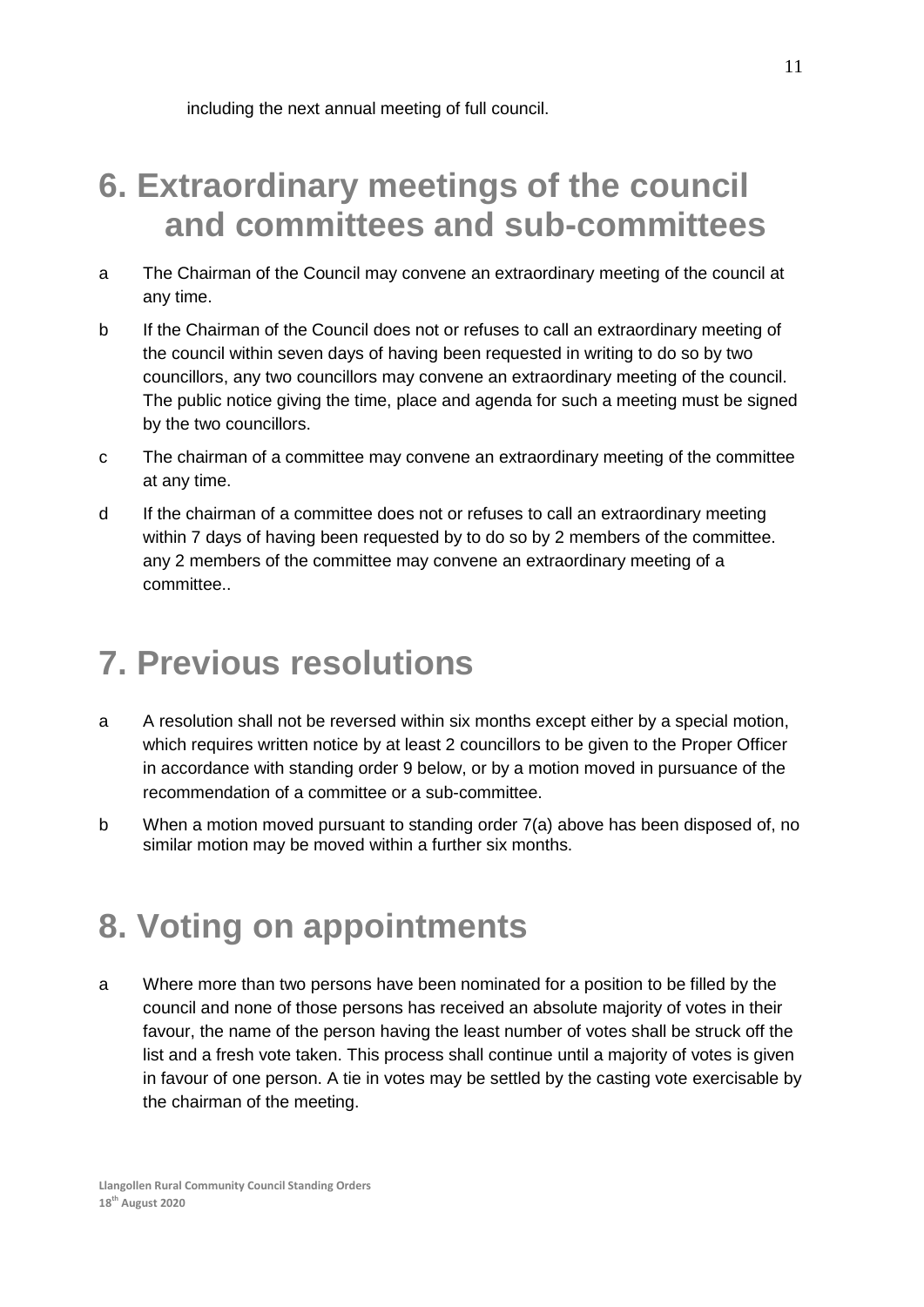#### **9. Motions for a meeting that require written notice to be given to the Proper Officer**

- a A motion shall relate to the responsibilities of the meeting which it is tabled for and in any event shall relate to the performance of the council's statutory functions, powers and obligations or an issue which specifically affects the council's area or its residents.
- b No motion may be moved at a meeting unless it is on the agenda and the mover has given written notice of its wording to the Proper Officer at least 7 clear days before the meeting. Clear days do not include the day of the notice or the day of the meeting.
- c The Proper Officer may, before including a motion on the agenda received in accordance with standing order 9(b) above, correct obvious grammatical or typographical errors in the wording of the motion.
- d If the Proper Officer considers the wording of a motion received in accordance with standing order 9(b) above is not clear in meaning, the motion shall be rejected until the mover of the motion resubmits it in writing to the Proper Officer so that it can be understood at least 7 clear days before the meeting.
- e If the wording or subject of a proposed motion is considered improper, the Proper Officer shall consult with the chairman of the forthcoming meeting or, as the case may be, the councillors who have convened the meeting, to consider whether the motion shall be included in the agenda or rejected.
- f Subject to standing order 9(e) above, the decision of the Proper Officer as to whether or not to include the motion on the agenda shall be final.
- g Motions received shall be recorded in a book for that purpose and numbered in the order that they are received.
- h Motions rejected shall be recorded in a book for that purpose with an explanation by the Proper Officer for their rejection.

#### **10. Motions at a meeting that do not require written notice**

- a The following motions may be moved at a meeting without written notice to the Proper Officer;
	- i. to correct an inaccuracy in the draft minutes of a meeting;
	- ii. to move to a vote;
	- iii. to defer consideration of a motion;
	- iv. to refer a motion to a particular committee or sub-committee;
	- v. to appoint a person to preside at a meeting;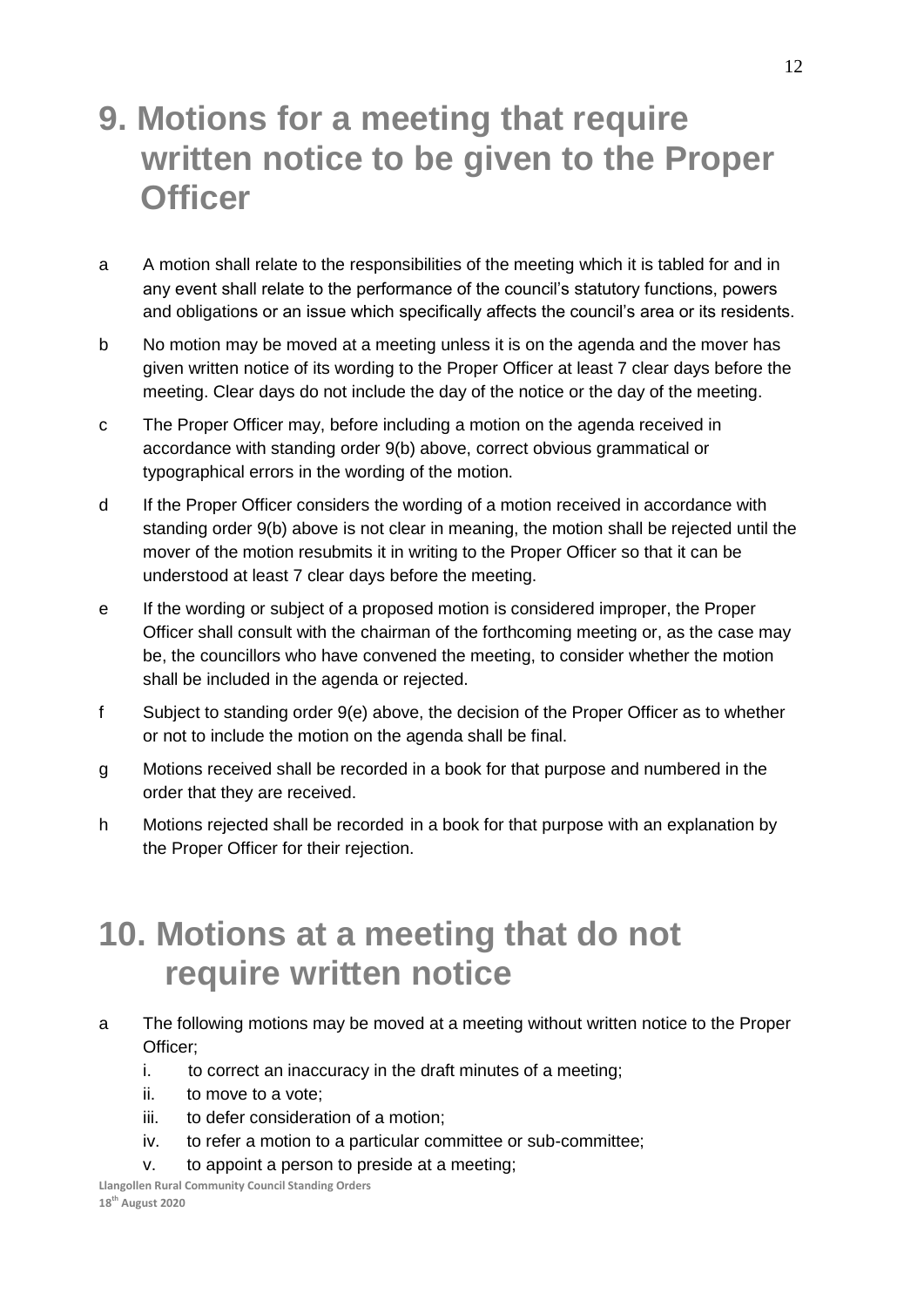- vi. to change the order of business on the agenda;
- vii. to proceed to the next business on the agenda;
- viii. to require a written report;
- ix. to appoint a committee or sub-committee and their members;
- x. to extend the time limits for speaking;
- xi. to exclude the press and public from a meeting in respect of confidential or sensitive information which is prejudicial to the public interest;
- xii. to not hear further from a councillor or a member of the public;
- xiii. to exclude a councillor or member of the public for disorderly conduct;
- xiv. to temporarily suspend the meeting;
- xv. to suspend a particular standing order (unless it reflects mandatory statutory requirements);
- xvi. to adjourn the meeting; or
- xvii. to close a meeting.

#### **11. Handling confidential or sensitive information**

- a The agenda, papers that support the agenda and the minutes of a meeting shall not disclose or otherwise undermine confidential or sensitive information which for special reasons would not be in the public interest.
- b Councillors and staff shall not disclose confidential or sensitive information which for special reasons would not be in the public interest.

#### **12. Draft minutes**

- a If the draft minutes of a preceding meeting have been served on councillors with the agenda to attend the meeting at which they are due to be approved for accuracy, they shall be taken as read.
- b There shall be no discussion about the draft minutes of a preceding meeting except in relation to their accuracy. A motion to correct an inaccuracy in the draft minutes shall be moved in accordance with standing order 10(a)(i) above.
- The accuracy of draft minutes, including any amendment(s) made to them, shall be confirmed by resolution and shall be signed by the chairman of the meeting and stand as an accurate record of the meeting to which the minutes relate.
- d If the chairman of the meeting does not consider the minutes to be an accurate record of the meeting to which they relate, he shall sign the minutes and include a paragraph in the following terms or to the same effect:

"The chairman of this meeting does not believe that the minutes of the meeting of the ( ) held on [date] in respect of ( ) were a correct record but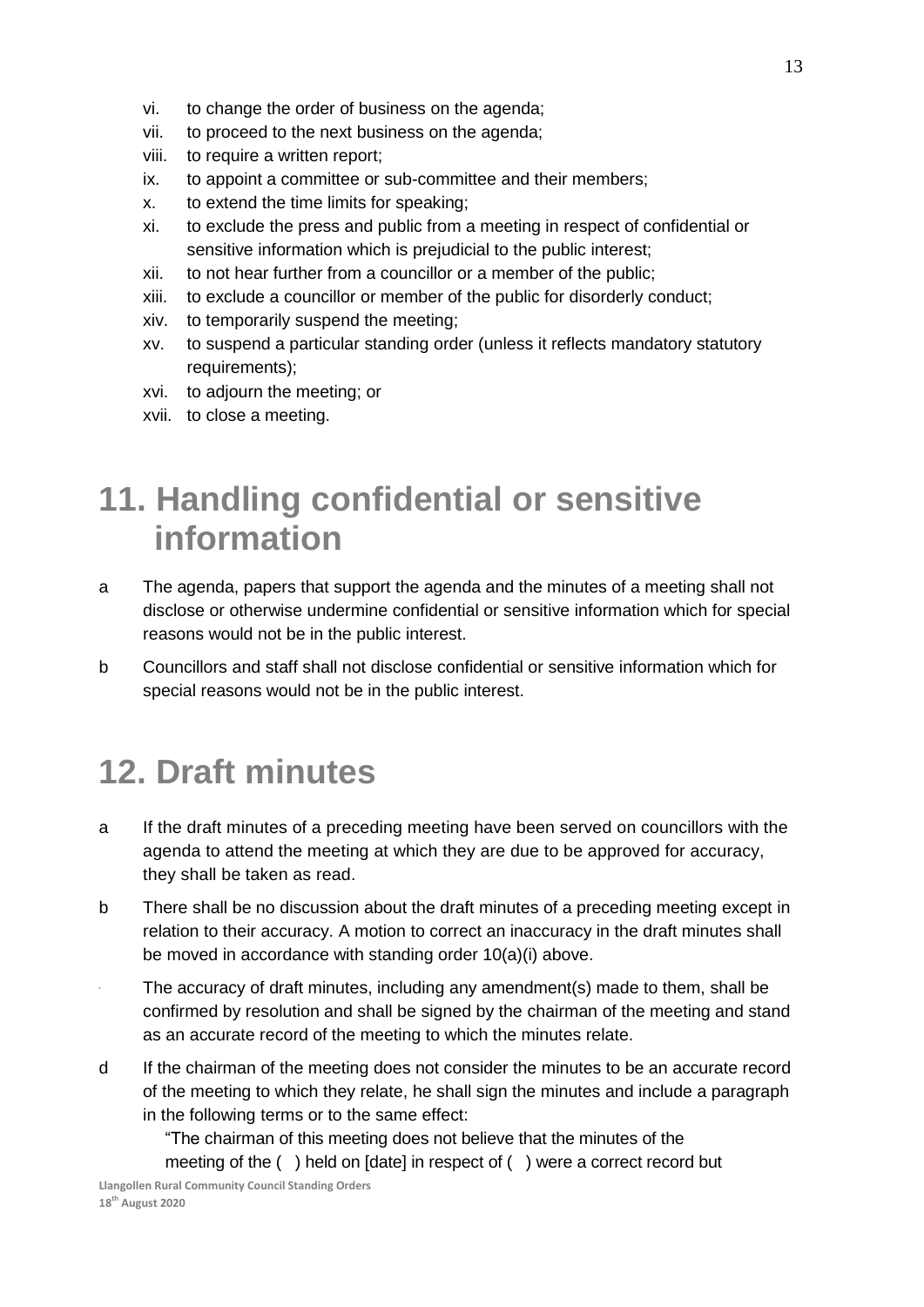his view was not upheld by the meeting and the minutes are confirmed as an accurate record of the proceedings."

e Upon a resolution which confirms the accuracy of the minutes of a meeting, the draft minutes or recordings of the meeting for which approved minutes exist shall be destroyed.

#### **13. Code of conduct and dispensations**

*See also standing order 3(t) above.* 

#### **Wales**

- a Councillors and non-councillors with voting rights shall observe the code of conduct adopted by the council.
- b Dispensation requests shall be in writing and submitted to the standards committee of the County Borough as soon as possible before the meeting that the dispensation is required for.

#### **14. Code of conduct complaints**

- a All complaints relating to breaches of the Code of Conduct by Community and Town Councils should be reported to the Public Ombudsman for Wales
- b The council may:
	- i. provide information or evidence where such disclosure is necessary to progress an investigation of the complaint or is required by law;
	- ii. seek information relevant to the complaint from the person or body with statutory responsibility for investigation of the matter;
	- iii. Indemnify the councillor or non-councillor with voting rights in respect of his related legal costs and any such indemnity is subject to approval by a meeting of the full council.

#### **15. Proper Officer**

- a The Proper Officer shall be either the clerk nominated by the council to undertake the work of the Proper Officer.
- b The Proper Officer shall:
	- i. At least three clear days before a meeting of the council, and a committee serve on councillors a summons, by delivery, email, confirming the time, place and the agenda provided any such email contains the electronic signature and title of the Proper Officer.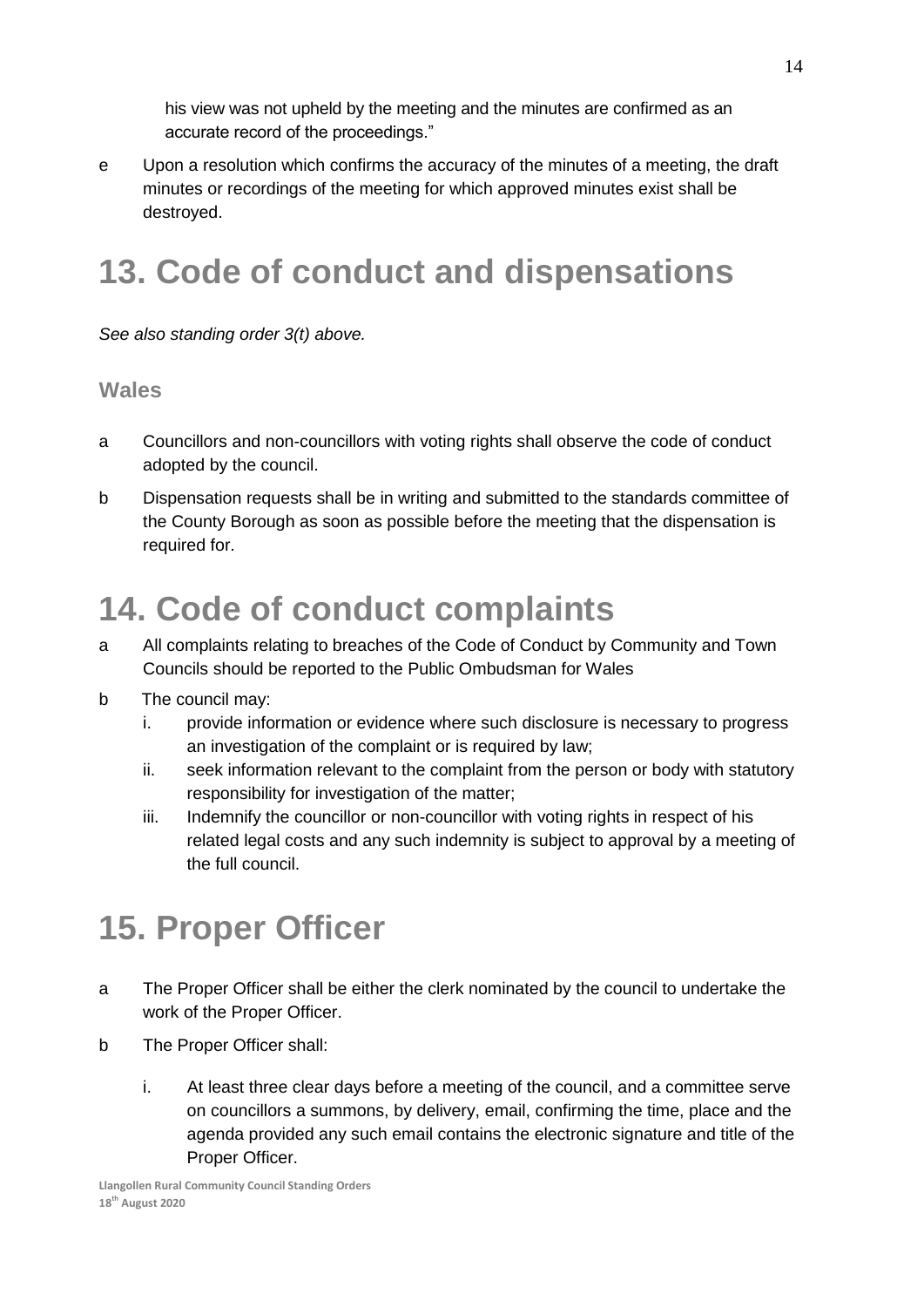*See standing order 3(b) above for the meaning of clear days for a meeting of a full council and standing order 3 (c) above for a meeting of a committee.*

ii. give public notice of the time, place and agenda at least three clear days before a meeting of the council or a meeting of a committee (provided that the public notice with agenda of an extraordinary meeting of the council convened by councillors is signed by them);

*See standing order 3(b) above for the meaning of clear days for a meeting of a full council and standing order 3(c) above for a meeting of a committee.*

- iii. subject to standing order 9 above, include on the agenda all motions in the order received unless a councillor has given written notice at least 2 days before the meeting confirming his withdrawal of it;
- iv. convene a meeting of full council for the election of a new Chairman of the Council, occasioned by a casual vacancy in his office;
- v. facilitate inspection of the minute book by local government electors;
- vi. receive and retain copies of byelaws made by other local authorities;
- vii. retain acceptance of office forms from councillors;
- viii. retain a copy of every councillor's register of interests;
- ix. assist with responding to requests made under the Freedom of Information Act 2000 and Data Protection Act 1998, in accordance with and subject to the council's policies and procedures relating to the same;
- x. receive and send general correspondence and notices on behalf of the council except where there is a resolution to the contrary;
- xi. manage the organisation, storage of, access to and destruction of information held by the council in paper and electronic form;
- xii. arrange for legal deeds to be executed; *See also standing order 22 below.*
- xiii. arrange or manage the prompt authorisation, approval, and instruction regarding any payments to be made by the council in accordance with the council's financial regulations;
- xiv. record every planning application notified to the council and the council's response to the local planning authority in a book for such purpose;
- xv. refer a planning application received by the council to the Chairman or in his absence the Vice-Chairman of the Council.
- xvi. facilitate an extraordinary meeting if the nature of a planning application requires consideration before the next ordinary meeting of the council;
- xvii. manage access to information about the council via the publication scheme; and
- xviii. retain custody of the seal of the council (if any) which shall not be used without a resolution to that effect.

*See also standing order 22 below.*

#### **16. Responsible Financial Officer**

a The council shall appoint appropriate staff member(s) to undertake the work of the Responsible Financial Officer when the Responsible Financial Officer is absent.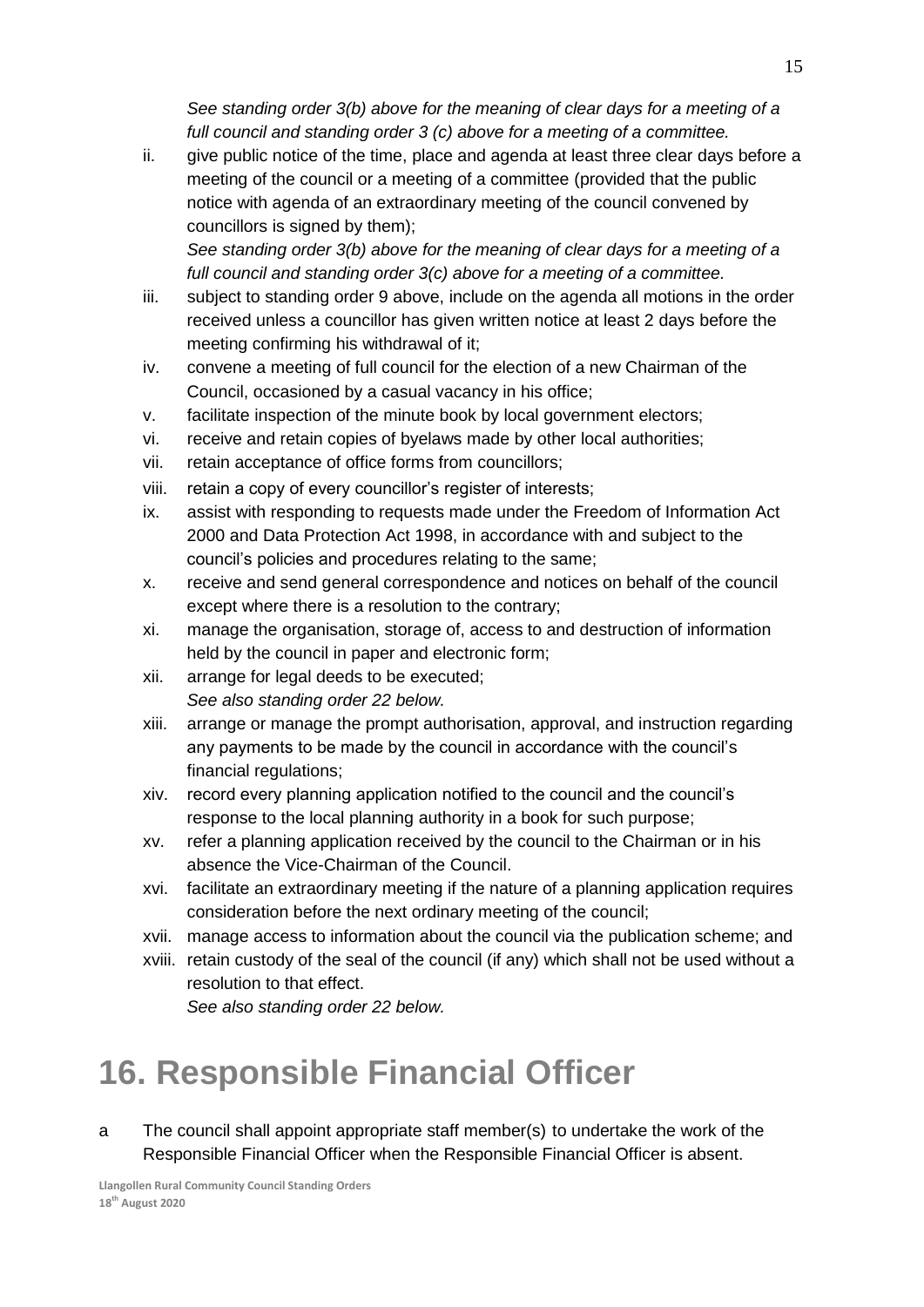#### **17. Accounts and accounting statements**

- a "Proper practices" in standing orders refer to the most recent version of Governance and Accountability for Local Councils in Wales – A Practitioners' Guide.
- b All payments by the council shall be authorised, approved and paid in accordance with the law, proper practices and the council's financial regulations.
- c The Responsible Financial Officer shall supply to each councillor as soon as practicable after 30 June, 30 September and 31 December in each year a statement to summarise:
	- i. the council's receipts and payments for each quarter;
	- ii. the council's aggregate receipts and payments for the year to date;
	- iii. the balances held at the end of the quarter being reported

and which includes a comparison with the budget for the financial year and highlights any actual or potential overspends.

- d As soon as possible after the financial year end at 31 March, the Responsible Financial Officer shall provide:
	- i. each councillor with a statement summarising the council's receipts and payments for the last quarter and the year to date for information; and
	- ii. to the full council the accounting statements for the year in the form of Section 1 of the annual return, as required by proper practices, for consideration and approval.
- e The year end accounting statements shall be prepared in accordance with proper practices and applying the form of accounts determined by the council (receipts and payments, or income and expenditure) for a year to 31 March. A completed draft annual return shall be presented to each councillor before the end of the following month of May. The annual return of the council, which is subject to external audit, including the annual governance statement, shall be presented to council for consideration and formal approval before 30 June.

#### **18. Financial controls and procurement**

- a. The council shall consider and approve financial regulations drawn up by the Responsible Financial Officer, which shall include detailed arrangements in respect of the following:
	- i. the keeping of accounting records and systems of internal controls;
	- ii. the assessment and management of financial risks faced by the council;
	- iii. the work of the independent internal auditor in accordance with proper practices and the receipt of regular reports from the internal auditor, which shall be required at least annually;
	- iv. the inspection and copying by councillors and local electors of the council's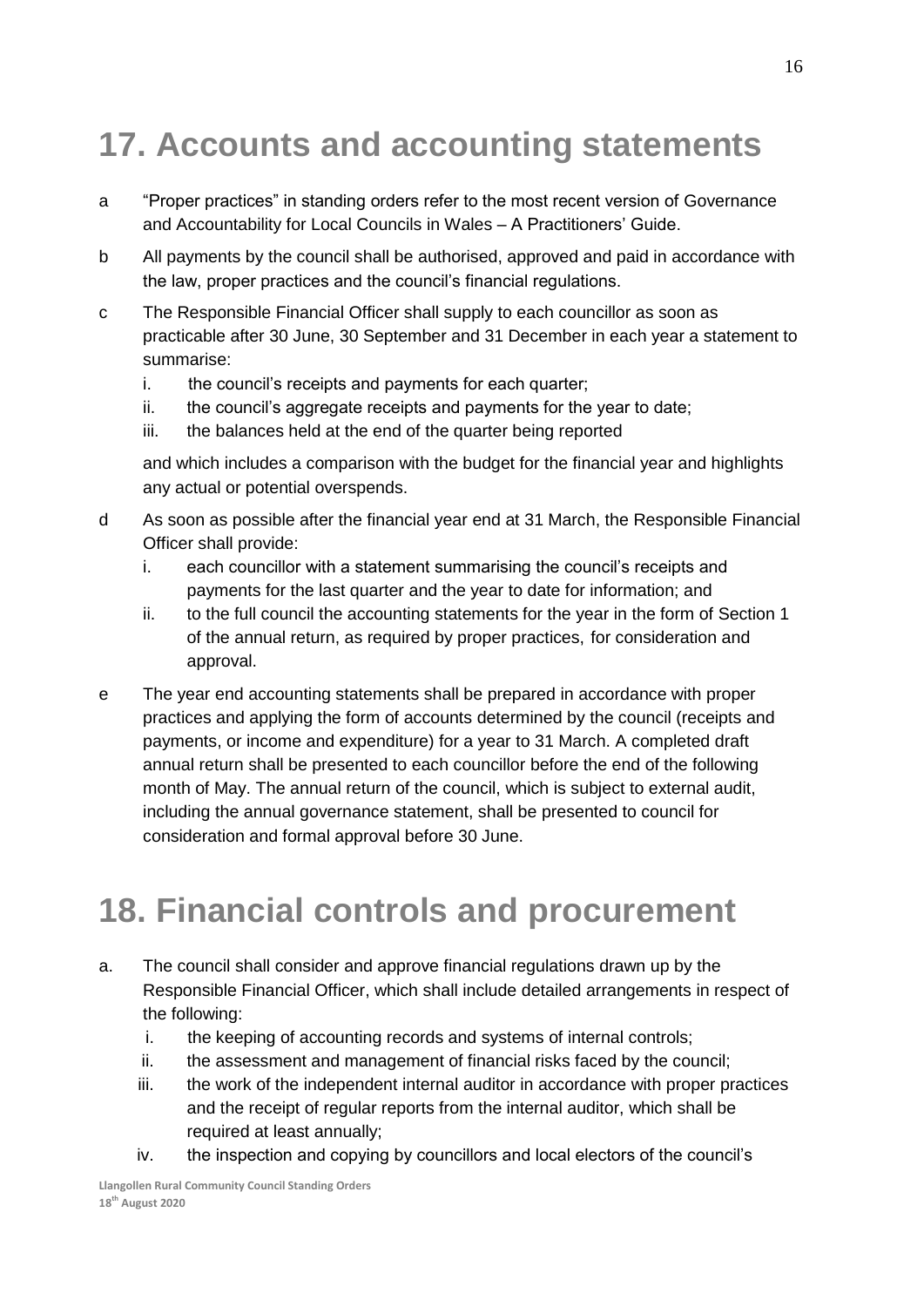accounts and/or orders of payments; and

- v. procurement policies (subject to standing order 18(c) below) including the setting of values for different procedures where a contract has an estimated value of less than £60,000.
- b Financial regulations shall be reviewed regularly and at least annually for fitness of purpose.
- c Financial regulations shall confirm that a proposed contract for the supply of goods, materials, services and the execution of works with an estimated value in excess of [£60,000] shall be procured on the basis of a formal tender as summarised in standing order 18(d) below.
- d Subject to additional requirements in the financial regulations of the council, the tender process for contracts for the supply of goods, materials, services or the execution of works shall include, as a minimum, the following steps:
	- i. a specification for the goods, materials, services or the execution of works shall be drawn up;
	- ii. an invitation to tender shall be drawn up to confirm (i) the council's specification (ii) the time, date and address for the submission of tenders (iii) the date of the council's written response to the tender and (iv) the prohibition on prospective contractors contacting councillors or staff to encourage or support their tender outside the prescribed process;
	- iii. the invitation to tender shall be advertised in a local newspaper and in any other Manner that is appropriate;
	- v. tenders are to be submitted in writing in a sealed marked envelope addressed to the Proper Officer; tenders shall be opened by the Proper Officer in the presence of at least one councillor after the deadline for submission of tenders has passed;
	- iv. tenders are to be reported to and considered by the appropriate meeting of the council or a committee or sub-committee with delegated responsibility.
- e Neither the council, nor a committee with delegated responsibility for considering tenders, is bound to accept the lowest value tender.
- f Where the value of a contract is likely to exceed £138,893 (or other threshold specified by the Office of Government Commerce from time to time) the council must consider whether the Public Contracts Regulations 2006 (SI No. 5, as amended) and the Utilities Contracts Regulations 2006 (SI No. 6, as amended) apply to the contract and, if either of those Regulations apply, the council must comply with EU procurement rules.

### **19. Handling staff matters**

- a. A matter personal to a member of staff that is being considered by a meeting of council is subject to standing order 11 above.
- b. Subject to the council's policy regarding absences from work, the council's most senior member of staff shall notify the chairman or, if he is not available, the vice-chairman of absence occasioned by illness or other reason and that person shall report such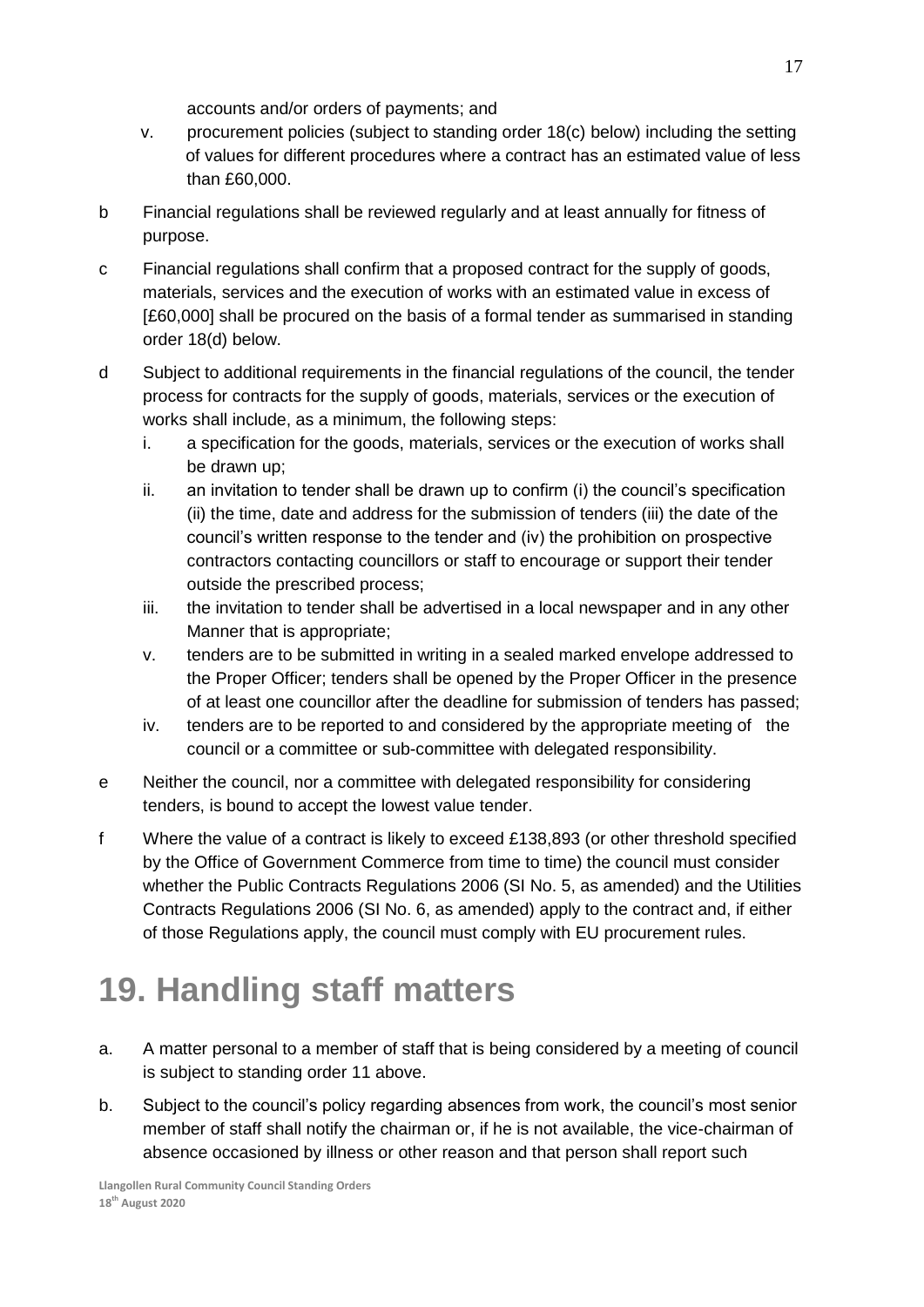absence at its next meeting.

- c. The chairman or in his absence, the vice-chairman shall upon a resolution conduct a review of the performance and annual appraisal of the work of the Clerk/RFO. The reviews and appraisal shall be reported in writing and is subject to approval by resolution by Council.
- d. Subject to the council's policy regarding the handling of grievance matters, the council's most senior employee (or other employees) shall contact the chairman or in his absence, the vice-chairman in respect of an informal or formal grievance matter and this matter shall be reported back and progressed by resolution of Council.
- e. Subject to the council's policy regarding the handling of grievance matters, if an informal or formal grievance matter raised by the Clerk/RFO relates to the chairman or vice-chairman, this shall be communicated to another member of the Council which shall be reported back and progressed by resolution of the Council.
- f. Any persons responsible for all or part of the management of staff shall treat the written records of all meetings relating to their performance, capabilities, grievance or disciplinary matters as confidential and secure.
- g. The council shall keep all written records relating to employees secure. All paper records shall be secured and locked and electronic records shall be password protected and encrypted.
- h. Only persons with line management responsibilities shall have access to staff records referred to in standing orders 19(f) and (g) above if so justified.
- i. Access and means of access by keys and/or computer passwords to records of employment referred to in standing orders 19(f) and (g) above shall be provided only to (post holder) and/or the Chairman of the Council..

#### **20. Requests for information**

- a Requests for information held by the council shall be handled in accordance with the council's policy in respect of handling requests under the Freedom of Information Act 2000 and the Data Protection Act 1998.
- b Correspondence from, and notices served by, the Information Commissioner shall be referred by the Proper Officer to the chairman of the finance committee. The said committee shall have the power to do anything to facilitate compliance with the Freedom of Information Act 2000.

#### **21. Relations with the press/media**

**Llangollen Rural Community Council Standing Orders 18th August 2020** a Requests from the press or other media for an oral or written comment or statement from the Council, its councillors or staff shall be handled in accordance with the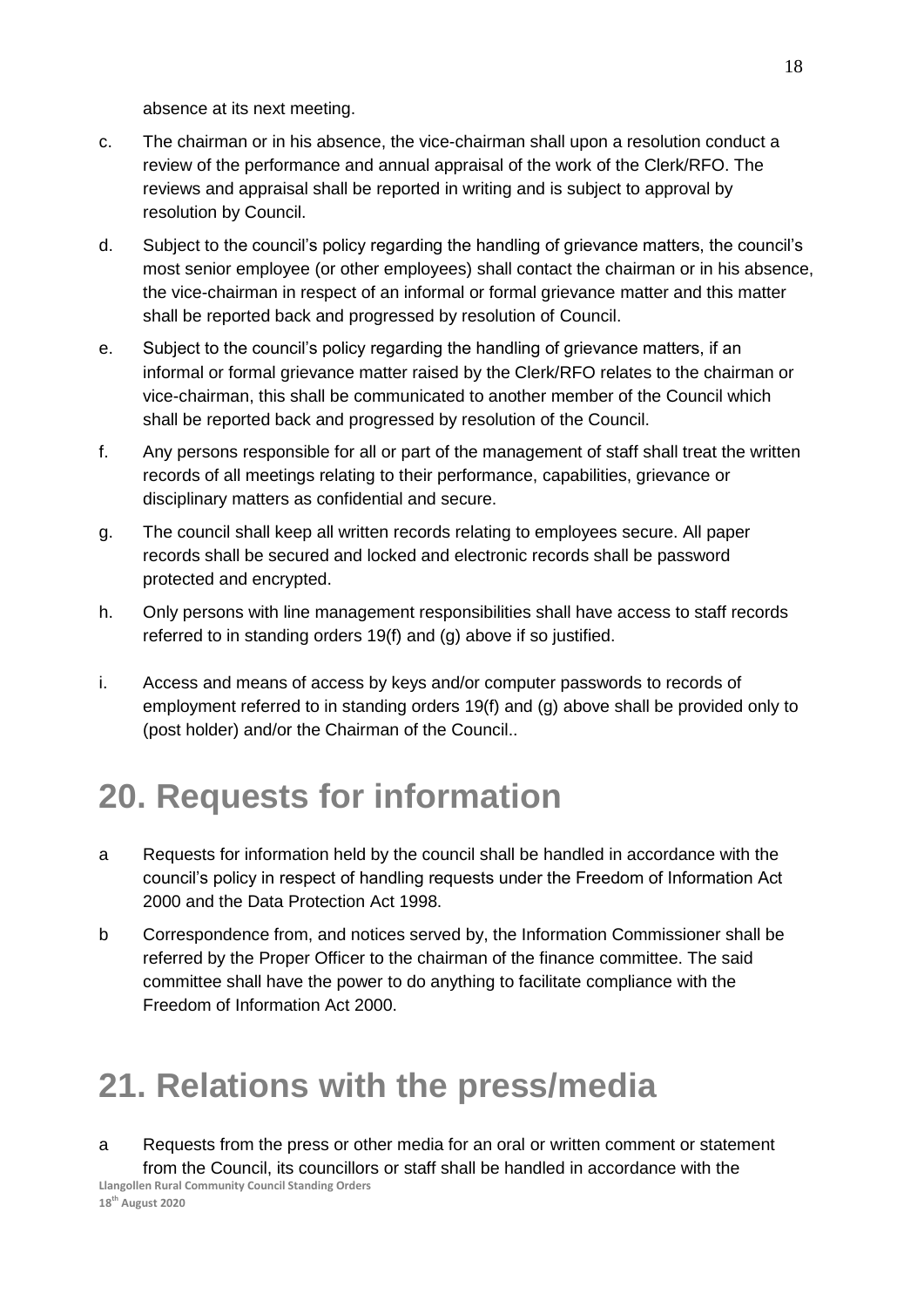Council's policy in respect of dealing with the press and/or other media.

#### **22. Execution and sealing of legal deeds**

*See also standing orders 15(b)(xii) and (xvii) above.*

- a A legal deed shall not be executed on behalf of the council unless authorised by a resolution.
- b Subject to standing order 22(a) above, any two councillors may sign, on behalf of the council, any deed required by law and the Proper Officer shall witness their signatures. *The above is applicable to a council without a common seal.*

#### **23. Communicating with District and County or Unitary councillors**

- a An invitation to attend a meeting of the council shall be sent, together with the agenda, to the ward councillor of the Unitary County Borough Council representing the area of the council.
- b Unless the council determines otherwise, a copy of each letter sent to the [Unitary County Borough Council] shall be sent to the ward councillor representing the area of the council.

#### **24. Restrictions on councillor activities**

- a. Unless authorised by a resolution, no councillor shall:
	- i. inspect any land and/or premises which the council has a right or duty to inspect; or
	- ii. issue orders, instructions or directions.

#### **25. Standing orders generally**

- a All or part of a standing order, except one that incorporates mandatory statutory requirements, may be suspended by resolution in relation to the consideration of an item on the agenda for a meeting.
- b A motion to add to or vary or revoke one or more of the council's standing orders, except one that incorporates mandatory statutory requirements, shall be proposed by a special motion, the written notice by at least 2 councillors to be given to the Proper Officer in accordance with standing order 9 above.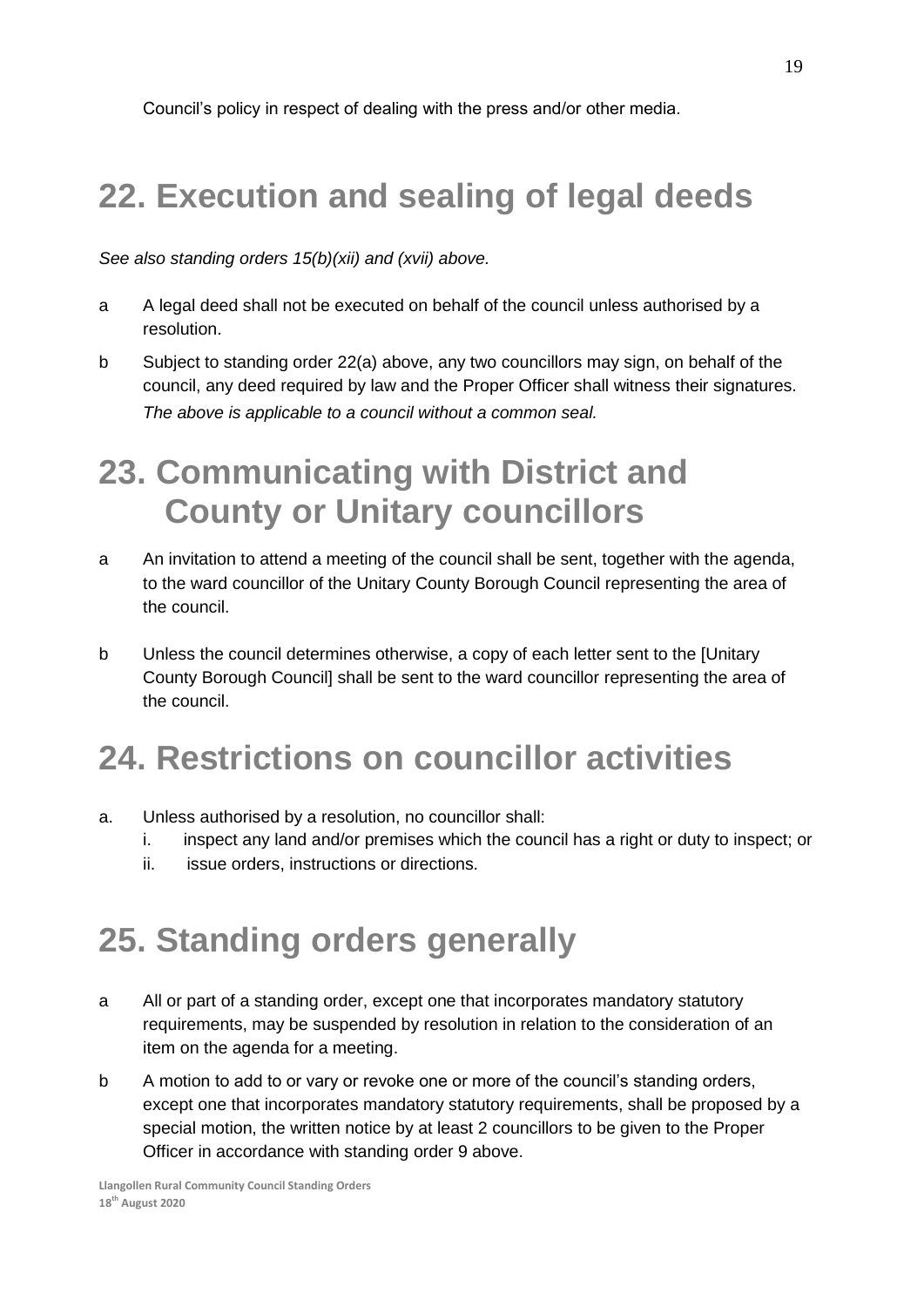- c The Proper Officer shall provide a copy of the council's standing orders to a councillor as soon as possible after he has delivered his acceptance of office form.
- d The decision of the chairman of a meeting as to the application of standing orders at the meeting shall be final.

Standing Orders 2013 (English final) Dated 4<sup>th</sup> March 2014 Re-adopted 3<sup>rd</sup> March 2015, 1<sup>st</sup> March 2016, 3<sup>rd</sup> April 2018, 2<sup>nd</sup> April 2019 Revised and re-adopted 18<sup>th</sup> August 2020

**Llangollen Rural Community Council Standing Orders 18th August 2020**